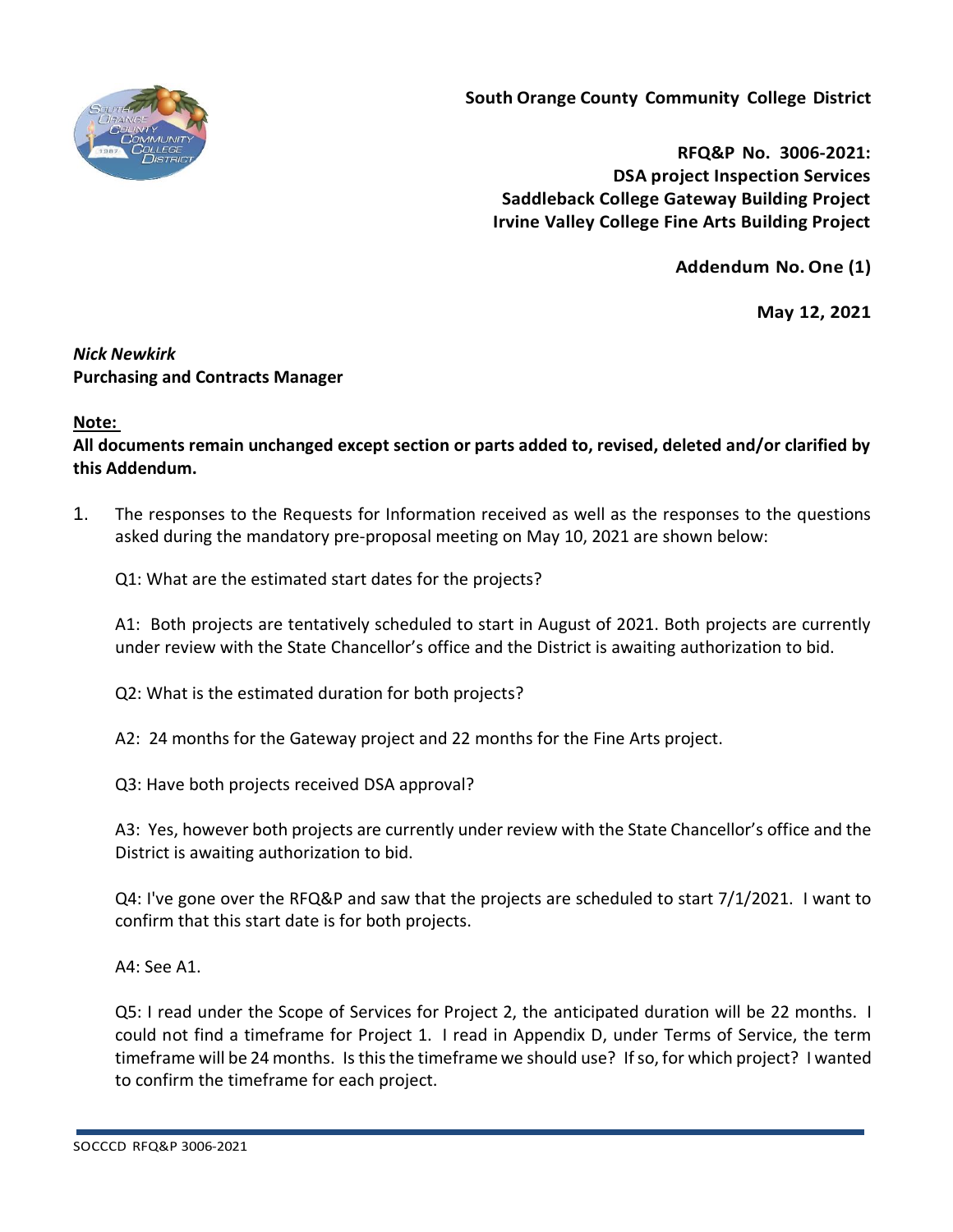A5: See A2.

Q6: I would also like to clarify if a full time inspector (8 hours) is needed for both projects. If not, what is the time allocation needed for both projects. If it is part time, are the hours flexible.

A6: Yes, one full time Class 1 inspector is required for each of the projects. If an Assistant Project Inspector is required during a specific phase of the projects, then the District may elect to utilize the District Controlled Allowance to retain the Assistant Project Inspector. Resumes and interviews would be conducted upon the District's decision to retain an Assistant Project Inspector. A revised Proposal Form D Fee and Rate Proposal is attached to this Addendum to reflect the revised District Controlled Allowance amount and specific usage.

Q7: Are firms able to propose DSA Inspection services for only one of the two projects?

A7: Yes. A revised Proposal Form D Fee and Rate Proposal is attached reflecting Firm's ability to propose on one or both projects. If a firm is proposing on only one of the two projects, then the proposal forms must clearly indicate which project is being proposed on.

Q8: If firms are able to propose services on only one of the two projects, please confirm that we will leave the fee and rate proposal blank on Proposal Form D for the project we are not submitting on.

A8: Confirmed. A revised Proposal Form D Fee and Rate Proposal is attached to this Addendum.

Q9: To confirm, since the District is looking for one Inspector per project, firms would only need to propose one Inspector for each project location?

A9: Confirmed, however firms may propose more than one inspector for either or both projects for the District's review and evaluation. Only one inspector will be retained for each project. If an Assistant Project Inspector is required during a specific phase of the projects, then the District may elect to utilize the District Controlled Allowance to retain the Assistant Project Inspector. Resumes and interviews would be conducted upon the District's decision to retain an Assistant Project Inspector. A revised Proposal Form D Fee and Rate Proposal is attached to this Addendum to reflect the revised District Controlled Allowance amount and specific usage.

Q10: On the cover letter, the RFQ&P requests that we provide all the named people who will actually perform the work when the Program begins. Outside of DSA Class I Inspectors, does the District need any additional CM support?

A10: The District is seeking DSA Project Inspection services only.

Q11: On Proposal Forms B and C, it denotes to include a separate proposal form for projects 1 and 2, but neither forms are fillable / editable. Could you please clarify what is meant by "separate proposal form?" Are we to fill out a form, or provide the requested information from each form using our own template?